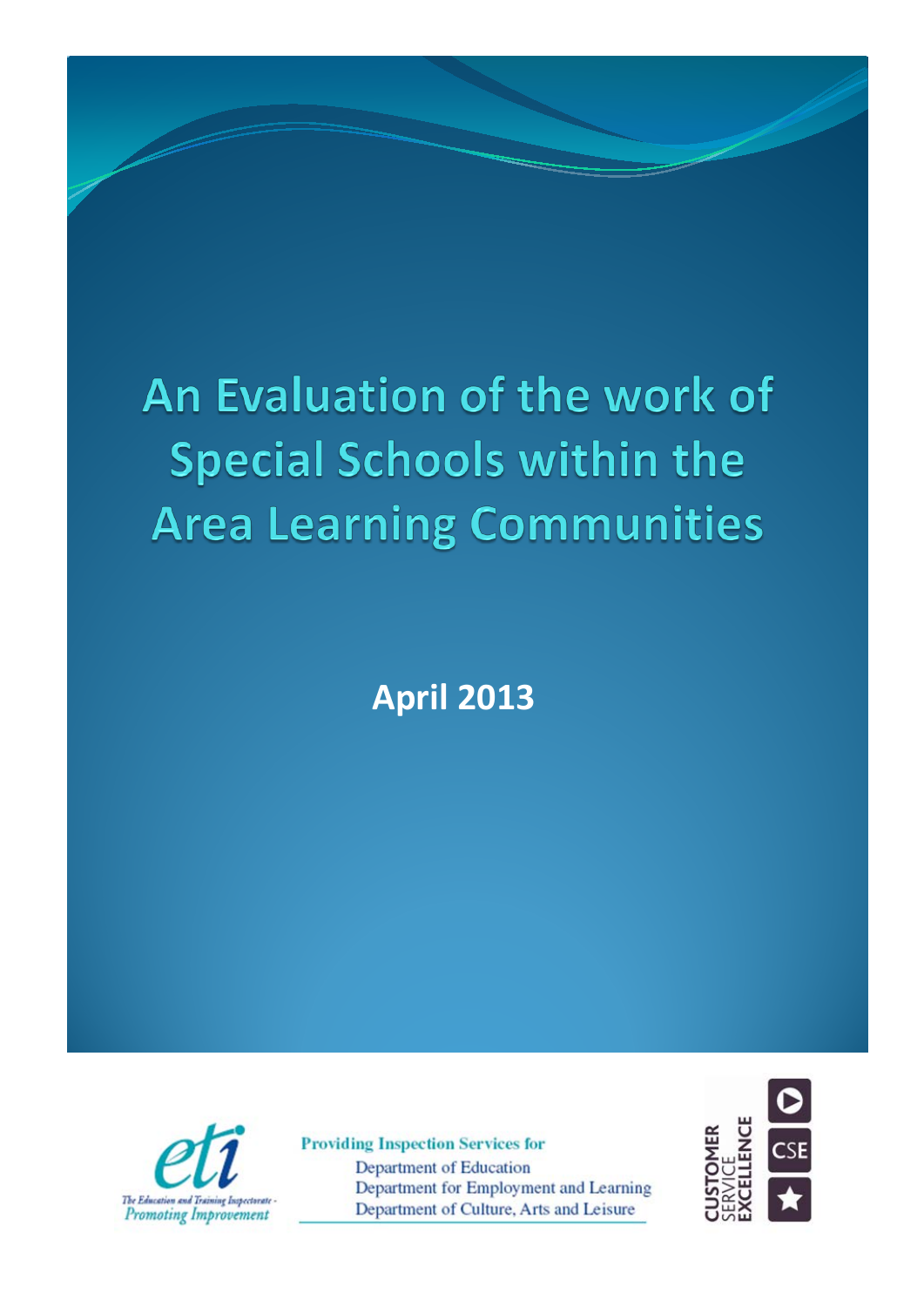# **CONTENTS**

| <b>Section</b> |                       | Page           |
|----------------|-----------------------|----------------|
| 1.             | Introduction          | 1              |
| 2.             | Context of the report | 1              |
| 3.             | Methodology           | 1              |
| 4.             | The findings          | $\overline{2}$ |
| 5.             | Recommendations       | 3              |
| 6.             | Conclusion            | 3              |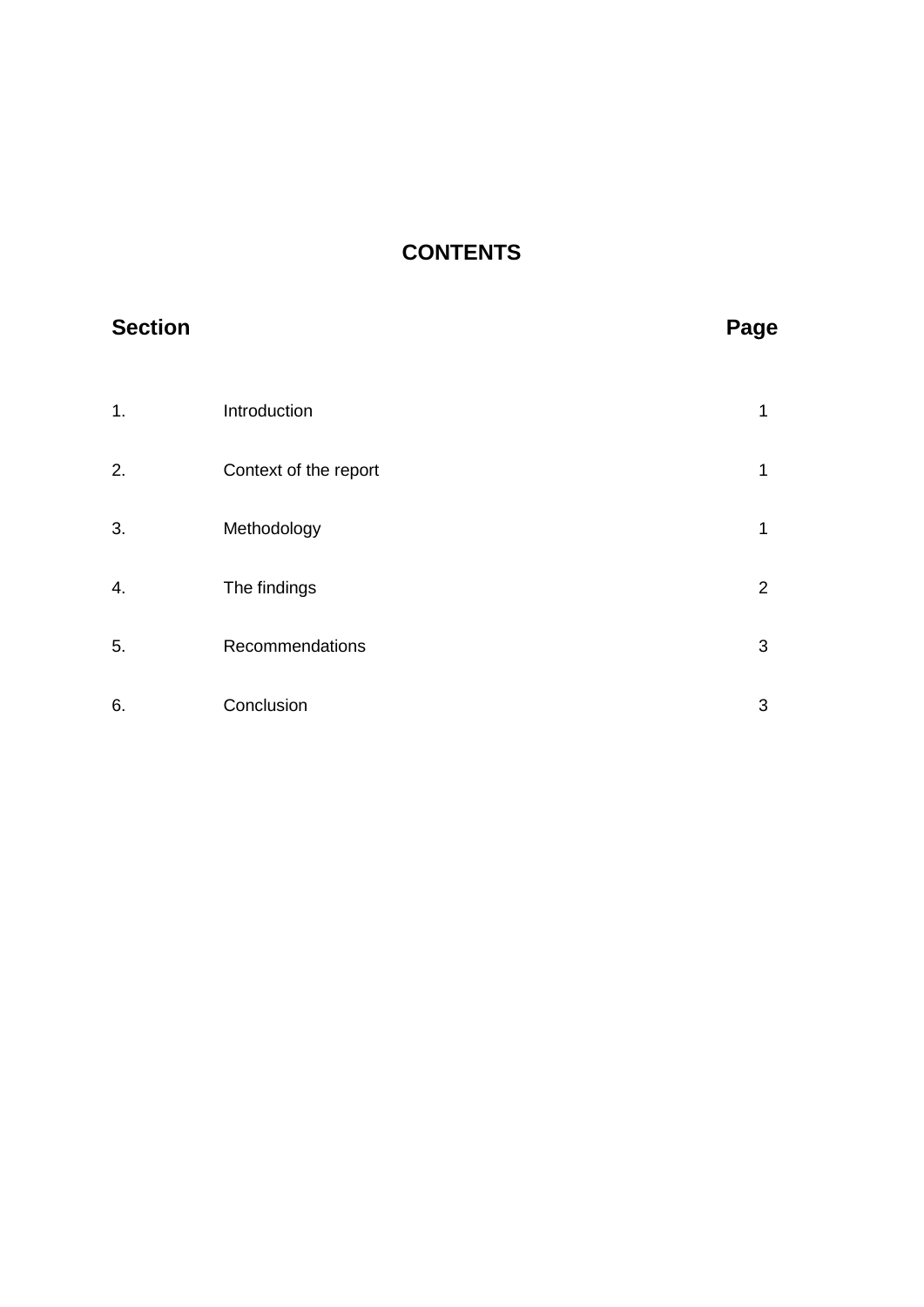In this report, proportions may be described as percentages, common fractions and in more general quantitative terms. Where more general terms are used, they should be interpreted as follows:

| Almost/nearly all       | $\sim$                   | more than 90% |
|-------------------------|--------------------------|---------------|
| Most                    |                          | 75%-90%       |
| A majority              |                          | 50%-74%       |
| A significant minority  |                          | 30%-49%       |
| A minority              | $\overline{\phantom{a}}$ | 10%-29%       |
| Very few/a small number |                          | less than 10% |

In assessing the various features of the provision, Inspectors relate their evaluations to six descriptors as set out below:

| <b>DESCRIPTOR</b> |
|-------------------|
| Outstanding       |
| <b>Very Good</b>  |
| Good              |
| Satisfactory      |
| Inadequate        |
| Unsatisfactory    |

In this report, proportions may be described as percentages, common fractions and in more general quantitative terms. Where more general terms are used, they should be interpreted as follows: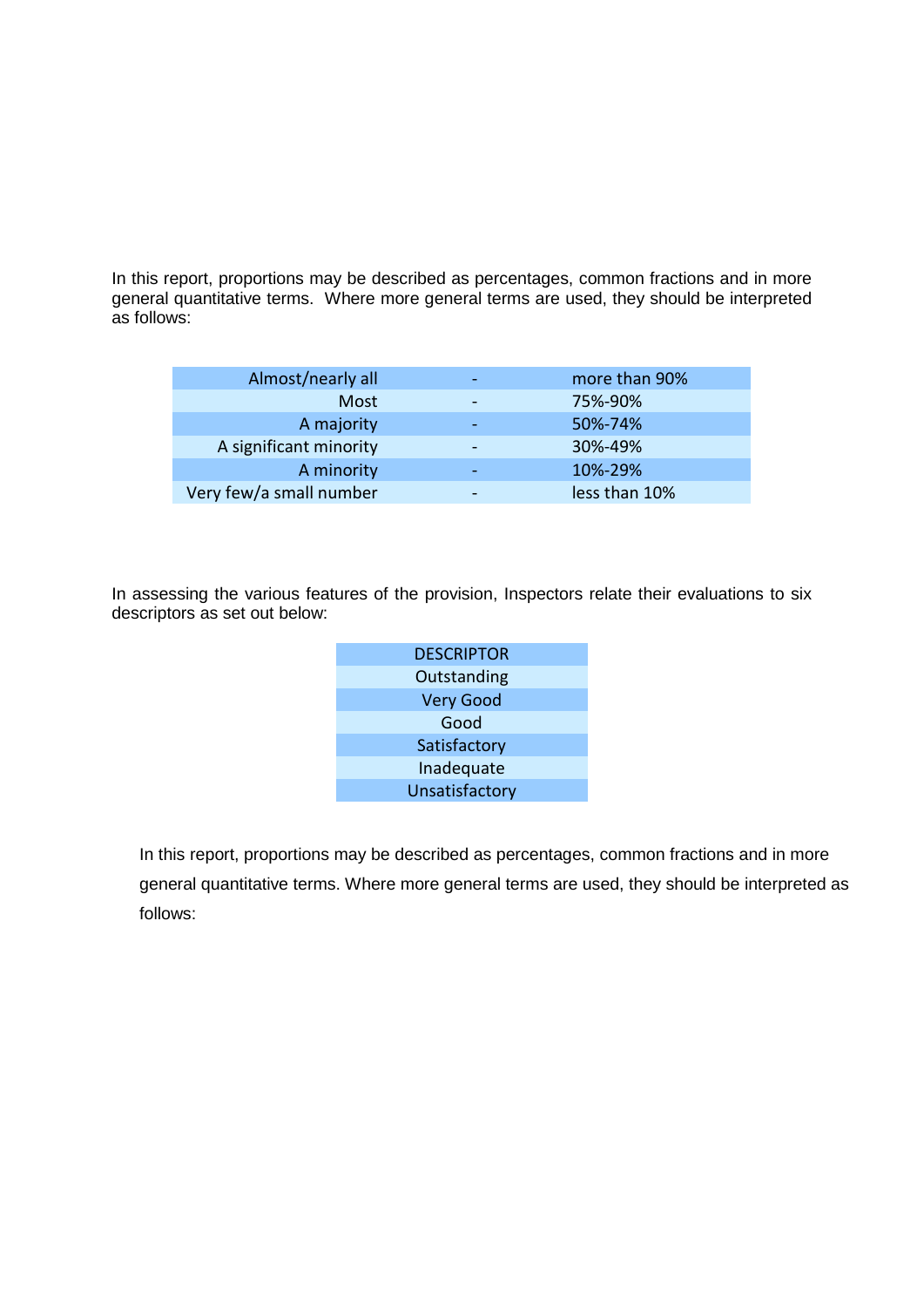# 1. **Introduction**

1.1 The Department of Education (DE) established Area Learning Communities (ALCs) to enable post-primary schools within a local area, both individually and collectively, to determine their priorities for the delivery of the Entitlement Framework (EF). The ALCs operate across Northern Ireland and involve post-primary schools from all sectors.

1.2 The ALCs provide a forum within which schools can plan a comprehensive curricular offer and also an opportunity for the sharing of good practice and expertise. This action can help to prevent courses running with small class sizes or duplication of provision.

1.3 Participation by a school within their local ALC is voluntary. Partnerships can also be formed across different ALCs if schools feel that this method is more appropriate for their pupils' needs; therefore the area boundaries of an ALC are not definite.

1.4 There are currently 30 ALCs in Northern Ireland. DE is committed to ensuring that pupils with special educational needs (SEN) have access to a full and appropriate offer of courses under the EF. For this reason, special schools are full and active members of the ALCs. DE has prioritised achievement for SEN pupils and is working with the Education and Training Inspectorate (ETI), the Curriculum Council for the Curriculum, Examinations and Assessment (CCEA) and special schools to ensure that the EF can be tailored to their needs.

# 2. **Context of the report**

2.1 This report is intended to inform the work of ALCs to sustain and embed provision for pupils who have SEN. The report focuses on the contribution of special schools to the work of ALCs. The work of the special schools is evaluated within the context of their current position within the ALC and through their efforts to improve the capacity of the ALC to extend the opportunities for pupils with SEN to have access to a wider range of courses and accreditation pathways.

2.2 The report recognises the variations in practice and the journey which individual special schools have made to ensure their place within ALCs. The report identifies the benefits of special school participation in, and their contribution to, the SEN work of ALCs.

2.3 During the evaluation, the special schools highlighted as challenges to development, the level of recognition by mainstream schools of the potential value of special schools' involvement and the continued funding of ALCs.

# 3. **Methodology**

3.1 Between 5 and 9 November 2012, a team of five inspectors conducted evaluations of 16 special schools' participation in ALCs. In addition, a short questionnaire was issued to all of the special schools to inform the evaluation; all schools completed the questionnaire by the end of November.

- 3.2 During the school visits, the inspectors:
	- talked to principals, teachers and, where possible, pupils about their experience of the ALC; and
	- scrutinised a wide range of documentation, including the completed questionnaire, and evaluated the contribution each school had made to their ALC.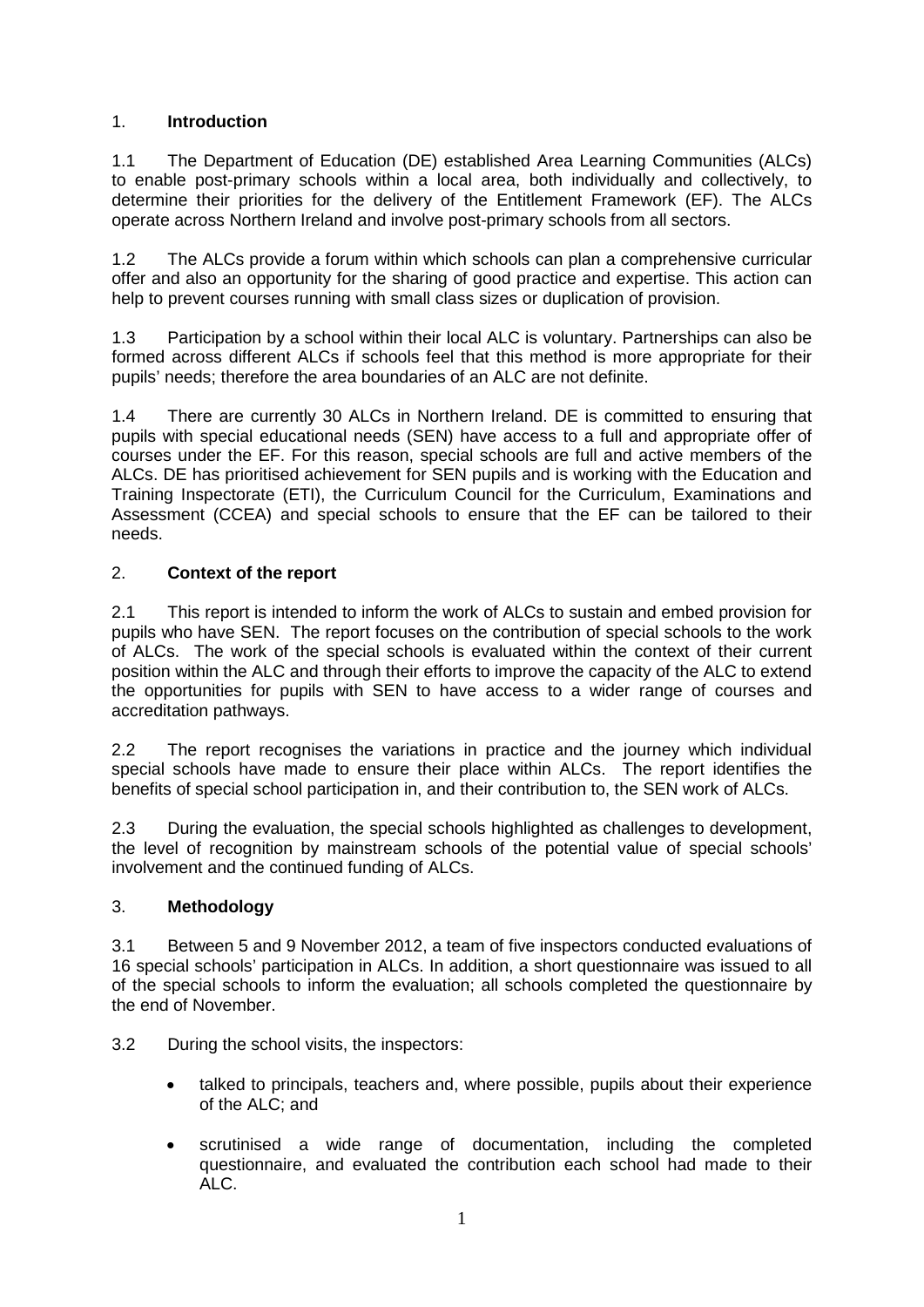3.3 The inspectors evaluated the work of individual special schools under five headings which were used corporately to formulate the main findings of the report, namely:

- the ALC's main priorities/activities;
- how the priorities inform and enhance the work of the special schools;
- how the special schools' participation informs the work of the ALC:
- the overall benefits of special schools involvement in ALCs: and
- what could be improved.

The schools were also asked if there was a need for a separate special school area learning community, as this was raised by a small number of special school principals during the preparation of this survey.

#### 4. **The Findings**

#### **The overall ALC concept is widely valued by special schools, and all are benefiting from their participation.**

4.1 At this stage, the vast majority of the special schools are working well within the ALCs and contributing to the key priorities. A significant minority are able to engage in a leadership role, chairing the ALC or a sub group established to focus entirely on extending the curriculum and accreditation opportunities for pupils with SEN.

4.2 Through the funding, special schools have been able to engage in more collaborative activities at a level not possible previously. Taking into consideration the key priorities of the ALCs, the special schools have extended their access to accreditation and curriculum courses and been enabled to develop greater curriculum choice. This action has enabled pupils to be more informed regarding their choices when they leave the special school.

4.3 The development in special schools of entry level vocational courses is providing pupils with a clear pathway to accreditation; this pathway may be useful for mainstream schools to support some pupils who are not likely to achieve accreditation through the more common routes.

4.4 A minority of the ALCs have begun to explore the use of the virtual learning environment to extend course access and share learning across the schools. This action has the potential for development and is cost effective.

4.5 Where the ALCs have fully embraced the special schools, as indicated in the schools' questionnaire returns, many are developing effective and mutually beneficial working relationships, through the sharing of resources, holding joint staff development training sessions, and responding appropriately and flexibly to provide greater curriculum choice.

4.6 As the ALCs have developed, the quality of curriculum choice has improved for the majority of the participating special schools. As a result of the careers, education, advice, information and guidance sub groups' work, pupils across schools are benefiting from the information sessions and access to entry and higher level courses, including GCSE and BTEC courses; one special school, for example, now offers 23 courses to its pupils.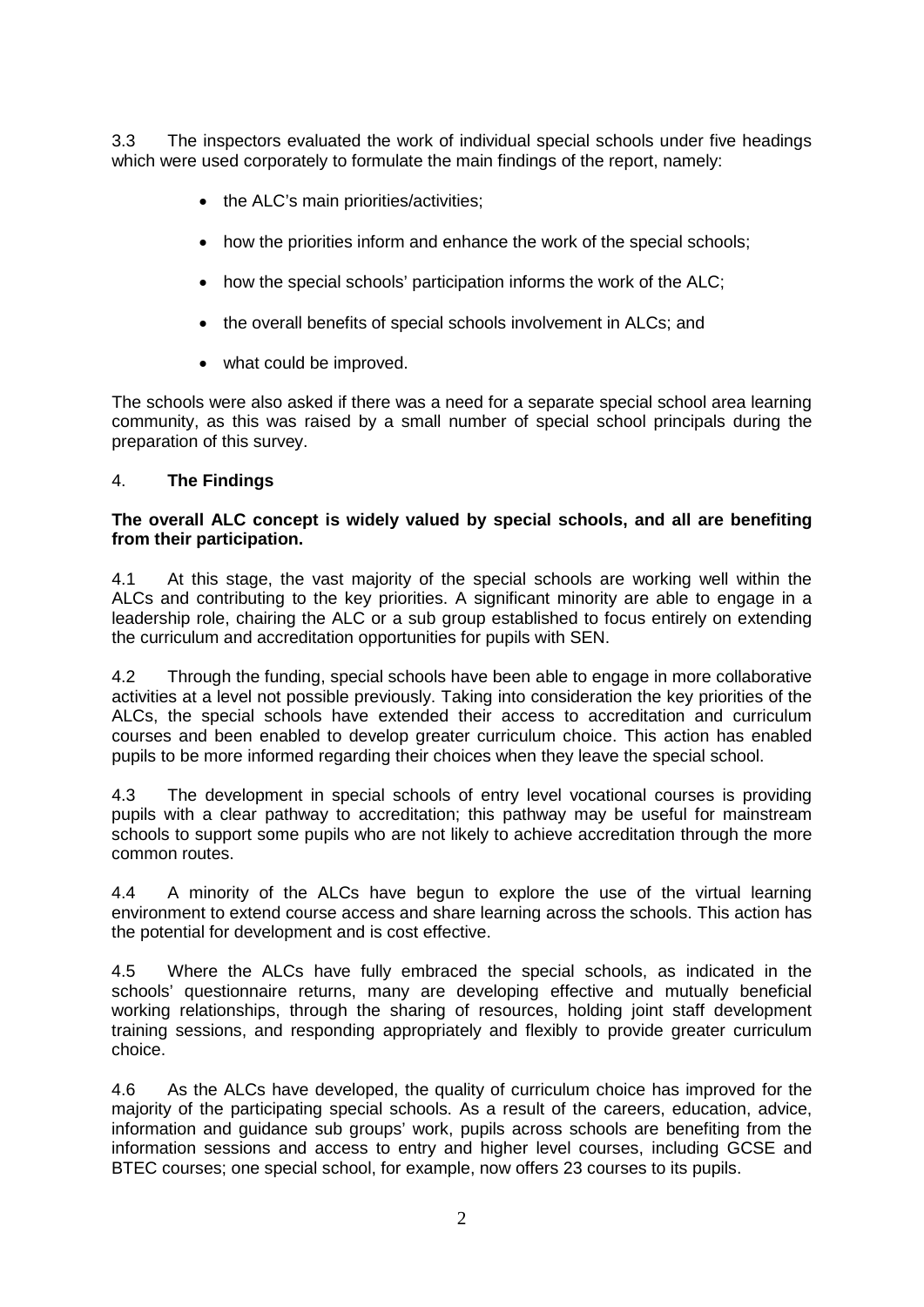4.7 A majority of the ALCs have established SEN or special educational needs coordinators' sub groups which are helping to raise the profile of SEN and promote professional development. In these instances, staff share views and experiences with growing confidence; for example, training for classroom assistants in a few ALCs has enabled special schools to demonstrate how they deploy this resource and has led to discernible improvements across participating schools. In the more effective but less frequent practice, pupils learn alongside their peers in special and mainstream schools; they achieve well as a result and enhance their social skills in the wider learning environment. The establishment of a sub group for SEN in all ALCs could ensure that learning support is fostered and promoted, particularly for pupils in mainstream schools, who have SEN.

### 5. **Recommendations**

#### **Next steps to develop and sustain the participation of special schools in ALCs.**

5.1 All of the special schools have made very good efforts to achieve their current levels of involvement in ALCs. In their responses to the questionnaire and during visits, all of the principals of the special schools valued highly the ALC; the majority have a good understanding of the potential of the ALC, how it works and how it reflects the EF intentions. Most have ensured that SEN is a central priority within the ALCs' action plans. It is clear that the creation of sub-groups to progress SEN work has been an effective strategy in contributing to the development of more vocational learning pathways for learners.

5.2 The ALCs would benefit from planning more strategically and corporately to support pupils with SEN and to embed the benefits emerging from the SEN work to date. For example, not all of the ALCs have SEN sub groups; the evidence suggests this is an effective approach to sharing resources and skills and extending the range and level of courses to suit pupils who have SEN.

5.3 Given the funding concerns related to ALCs, all of the ALCs need to draw on the lessons learned from current practice and improve further the shared responsibility of meeting the needs of a wider range of pupils who have learning difficulties. This action needs to address the issues raised by a number of principals, of transport costs and increased examination fees as more courses are available. The staffing implications, as new learning pathways and vocational courses are created, are a further challenge for the schools. Sharing resources across schools may help address these issues.

5.4 While the majority of special schools welcome the opportunity to participate actively in the ALCs, a small number expressed the view that a specific learning community for special schools would be appropriate. The findings of this survey, however, indicate a strong belief from a majority of the schools, that this action would be unhelpful and do little to promote inclusive working. The majority of schools support the ALC fully and consider that a sub group for SEN within each ALC, with additional contingency funding, is the best way forward for all. This report endorses this view.

#### 6. **Conclusion**

6.1 This report recognises the positive development of ALCs and the growing impact of the work of special schools in raising awareness of, and supporting, action to meet the EF requirements. The report endorses the continued focus on SEN within ALCs.